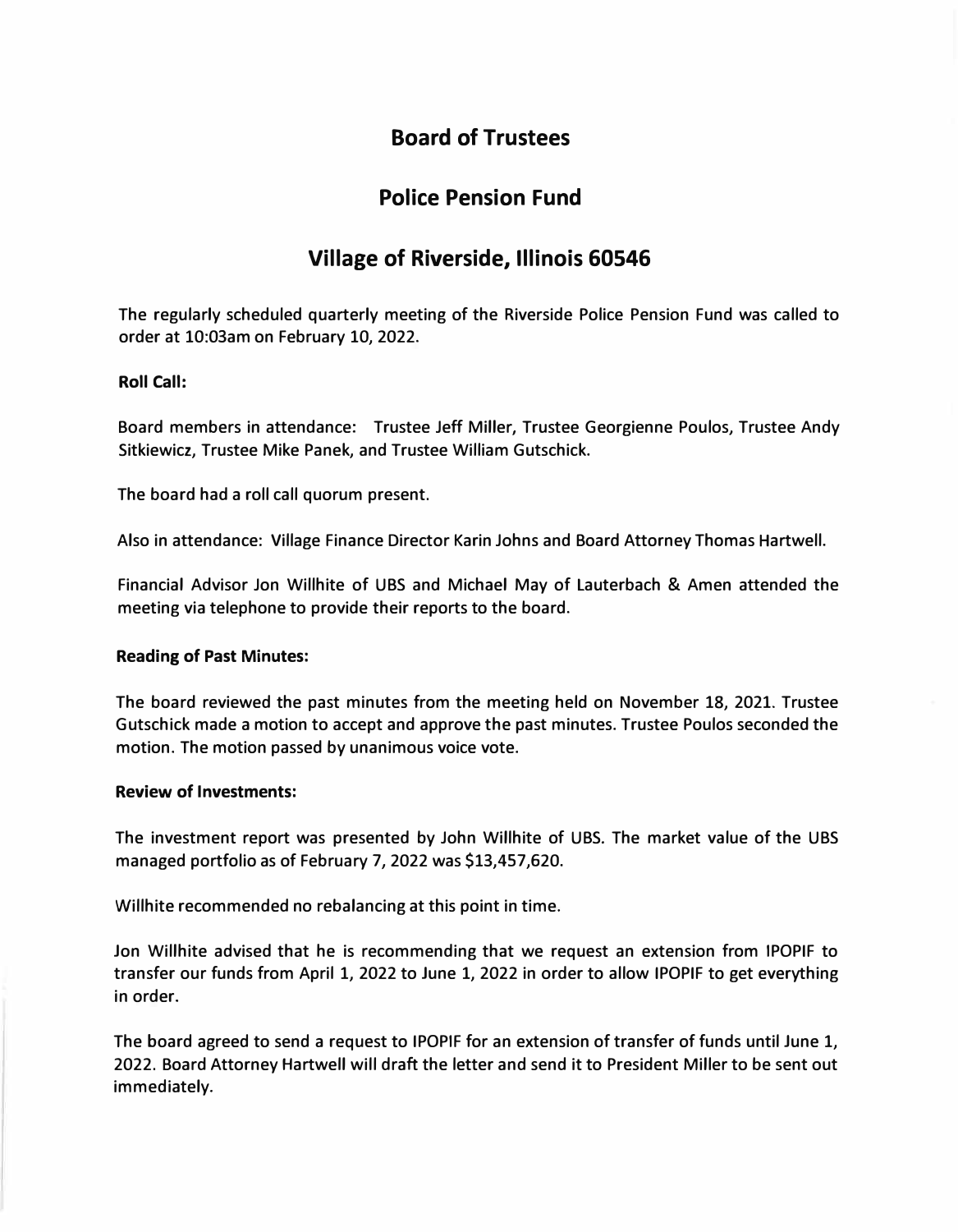It was discussed that the fund currently has \$469,119 in Max Safe Bank account and whether that would be enough to cover expenses. The board was presented with the question of should we transfer money into that account before we transfer to IPOPIF and the board decided to wait until the May meeting to make that decision.

President Miller made a motion to accept Willhite's report which was seconded by Trustee Gutschick. The motion passed by roll call vote (Aye: GP, AS, MP, WG, JM; Nay: None).

## **Treasurer's Report:**

- --l

=

The treasurer's report was provided by Michael May of Lauterbach & Amen. He reported the fund at \$13,938,805.11. Michael May advised of bills and payments in the amount of \$95,680.03 to be paid. A motion was made by President Miller and seconded by Trustee Gutschick to pay the bills in the amount of \$95,680.03. The motion passed by roll call vote (Ayes: GP, AS, MP, WG, JM; Nays: None).

The board was presented with the annual 2022 COLA increases and a motion was made by President Miller to approve the annual increases. The motion passed by roll call vote (Ayes: GP, AS, MP, WG, JM; Nays: None).

A motion was made by President Miller to approve the Riverside Police Pension fund treasurer's report as provided by Lauterbach & Amen. The motion was seconded by Trustee Gutschick and passed by unanimous voice vote.

### **Old Business:**

None.

## **New Business:**

Approval of application to the Riverside Pension Fund for Officer Ryan Spear and Officer Sandra Blaylock. Blaylock on May 3, 2021 and Spear on May 4, 2021. A motion was made by President Miller and seconded by Trustee Poulos to accept their applications to the fund. The motion passed by unanimous voice vote.

President Miller made a motion to accept and ratify application for retirement benefits of Frank Pontrelli. Motion was seconded by Trustee Panek. Motion passed by unanimous voice vote.

Motion to adopt exhibit A "Resolution appointing authorized agents" giving President Miller the authority to fill in the information accurately. Motion made by President Miller and seconded by Trustee Sitkiewicz. Motion passed by roll call vote (Ayes: GP, AS, MP, WG, JM; Nays: None).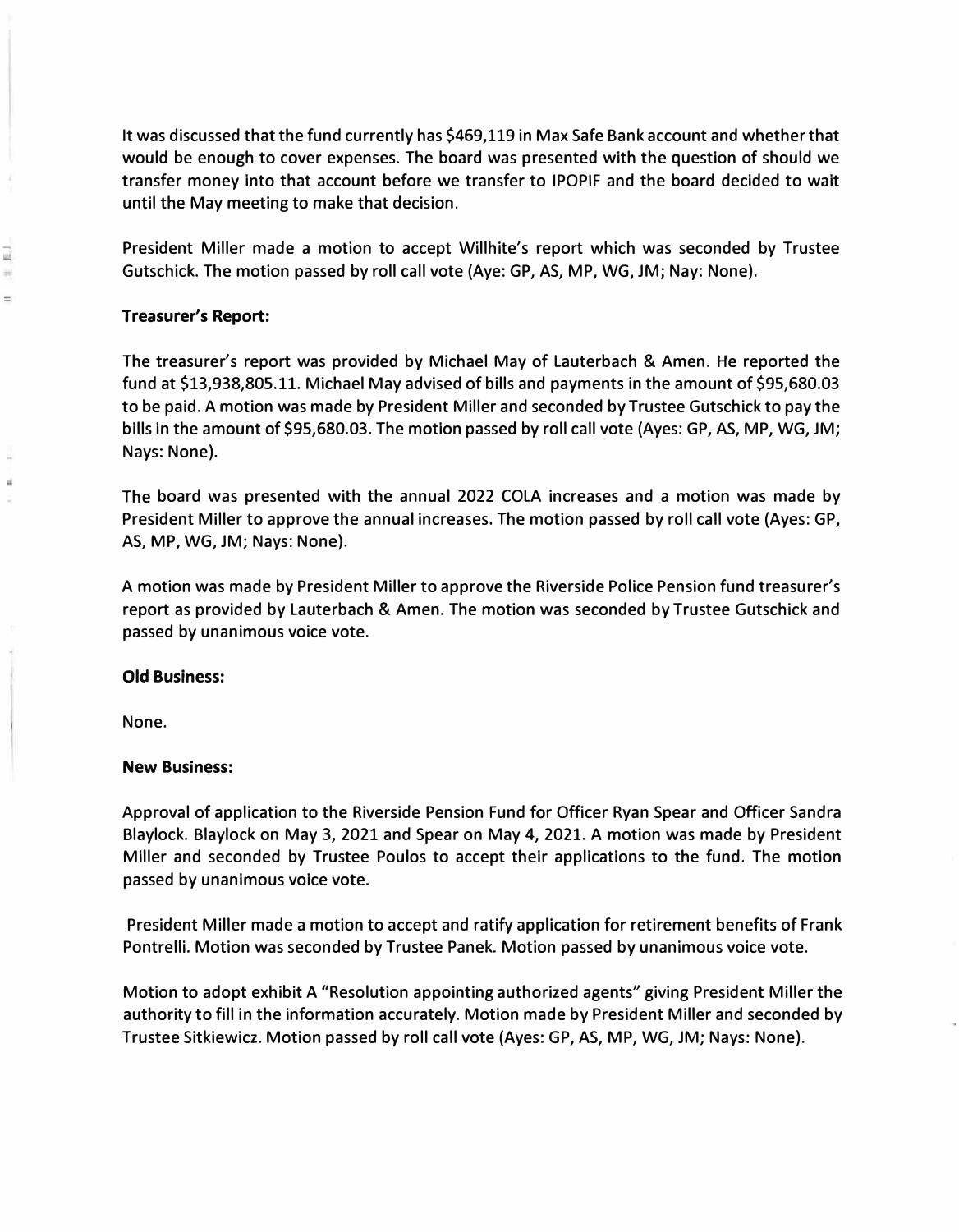A motion made by President Miller to authorize the President to send a letter to IPOPIF requesting an extension for the transfer of funds from April 1, 2022 to June 1, 2022. Motion passed by roll call vote (Ayes: GP, AS, MP, WG, JM; Nays: None).

Death of retired member Robert Johnson. Motion made to continue the benfits to his spouse, Sheila Johnson by President Miller. Motion seconded by Trustee Gutschick. Motion passed roll call vote (Ayes: GP, AS, MP, WG, JM; Nays: None).

#### **Attorney's Report:**

Cairo disability hearing ready to be set at this time.

The disability hearing for John Cairo is scheduled for March 1, 2022 at 10:00am. The next regularly scheduled pension board meeting will be scheduled for May 12, 2022 at 10:00am.

#### **Adjournment:**

The meeting was adjourned at 11:42am. Motion President Miller, seconded Trustee Poulos, passed unanimous voice vote.